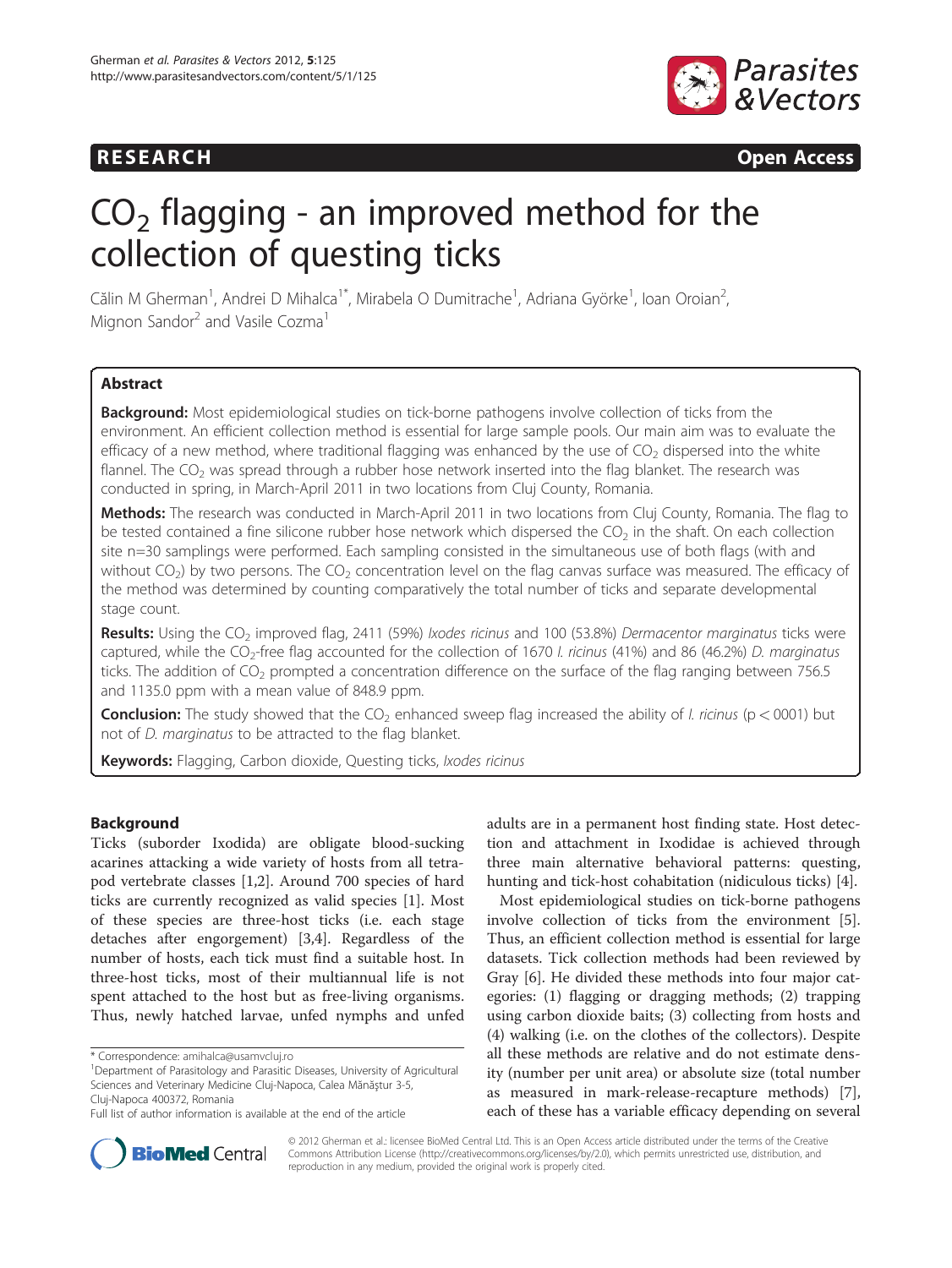factors (i.e. habitat type, tick species, developmental stage etc.). Nevertheless, all methods have been improved over the time in order to increase their efficacy [\[8](#page-5-0)].

One of the most important ticks species (regarding its range, abundance, and vectorial importance) in the Palearctic region, with tendency to expand its spread in Northern Europe [[9,10\]](#page-5-0), is Ixodes ricinus [\[11](#page-5-0)]. The host seeking strategy of all developmental stages in *I. ricinus* is questing, when ticks are typically positioned on the vegetation with their legs extended, waiting for a moving host to which they attach [\[12](#page-5-0)]. Though, questing is a complex behavioral process, which involves responses to stimuli like host movement, concentration of environmental carbon dioxide and increase of temperature [\[4](#page-5-0)]. The most commonly used method for collection of questing ticks is flagging. However, flagging stimulates only the tick sensor for movement, and leaves the other two sensorial components of questing (i.e. carbon dioxide and temperature) unexploited.

The vast majority of ecological and epidemiological studies of tick-borne pathogens involve collection of unfed ticks from the environment. In this view, our main aim was to evaluate the efficacy of a new method, where traditional flagging was enhanced by the use of dispersed  $CO<sub>2</sub>$  into the white flannel.

## Methods

## Sweep and flag design

The sweep consists of a shaft and a flag. The shaft is constructed from a hollow aluminum tube, and the flag from white technical flannel. A JBL 500 g  $CO<sub>2</sub>$  bottle with a  $CO<sub>2</sub>$  solenoid regulator attached (both aquarium use, JBL Aquarium<sup>®</sup>, Germany) were fixed with plastic lock seals on the shaft. A silicone rubber hose was attached to the  $CO<sub>2</sub>$  solenoid regulator; the hose was introduced through the aluminum shaft and connected to the flag. The rubber hose was pierced (to release  $CO<sub>2</sub>$ ) and attached to the flag by sewing forming a network structure (Figure [1\)](#page-2-0). The hose was made of bending-resistant silicone rubber with the inner diameter of 1 mm and the outer diameter of 2 mm with a wall thickness of 0.5 mm.

The flag surface area was  $0.48 \text{ m}^2$  (80 x 60 cm) to allow unrestricted passage across all types of vegetation. Two identical flags were made; one of them with  $CO<sub>2</sub>$ and the other without  $CO<sub>2</sub>$  (control).

## Study area

Two hilly areas were chosen: Vultureni and Faget, both in Cluj county (Figure [2\)](#page-2-0), according to preliminary results of sampling for the evaluation of the presence of tick-borne pathogens in Romania (manuscript under preparation). The habitats consisted in herbaceous vegetation alternating with small shrubs, located at the edge of woods, specific areas for ticks. The climate is moderate continental, influenced by the vicinity of the Apuseni Mountains and Atlantic influences from west of the country, in autumn and winter [[13](#page-5-0)]. The study was conducted in spring, between the end of March and the end of April 2011, as tick abundance is higher in Northwestern Romania in this season [\[14](#page-5-0)]. The GPS was used to measure the distance.

#### Sampling procedure

On each collection site  $n = 30$  samplings were performed (total 60 samplings in the two sites). Each sampling consisted in the simultaneous use of both flags, (with and without  $CO<sub>2</sub>$ ), on 2 m wide adjacent areas, by two persons who had interchanged the sweep every fifty meters for the homogeneity of results. After each 5 m the flags were checked for ticks. All ticks were collected regardless their species and fixed in pure ethanol. Specific identification was performed using morphological keys [[15\]](#page-5-0) under a binocular microscope.

#### Determination of carbon dioxide

The  $CO<sub>2</sub>$  concentration level on the flag canvas surface was measured using a portable CIRAS-2 Photosynthesis System equipped with a SRC-1 Soil Respiration Chamber (PP Systems International Inc®, USA). CO<sub>2</sub> level was determined at a single time, but from several points of the flag  $(n = 20)$  according to instruction manual and recommendations [[16\]](#page-5-0). The results were expressed in ppm as compared to the standard  $CO<sub>2</sub>$  concentration of 393.71 ppm (reference data for 24.04.2011) [\[16](#page-5-0)].

#### Statistical analysis

The efficacy of the method was determined by counting the total number of ticks and separate developmental stage count, attached to the  $CO<sub>2</sub>$  flag compared with the control ( $CO_2$ -free flag). For statistical analysis, the values were compared in CHI-SQUARE TEST [\[17](#page-5-0)]. A p value of <0.05 was considered statistically significant. The relative risk (RR) is a ratio of the probability of the event occurring in the exposed group versus a non-exposed group [[18\]](#page-5-0).

## Results

A total number of 4267 of ticks belonging to two species were collected in the 60 samplings: *I. ricinus*  $(n = 4081)$ and *Dermacentor marginatus* ( $n = 186$ ).

I. ricinus accounted for 4081 tick captures (adults, nymphs and larvae) were collected in the 60 samplings (Table [1](#page-3-0)). Of these, 2617 (64.1%) were adults, 1422  $(34.9\%)$  nymphs and 42  $(1\%)$  larvae. Using  $CO<sub>2</sub>$ improved flag were captured 2411 (59%) ticks and 1670 (41%) without  $CO<sub>2</sub>$ .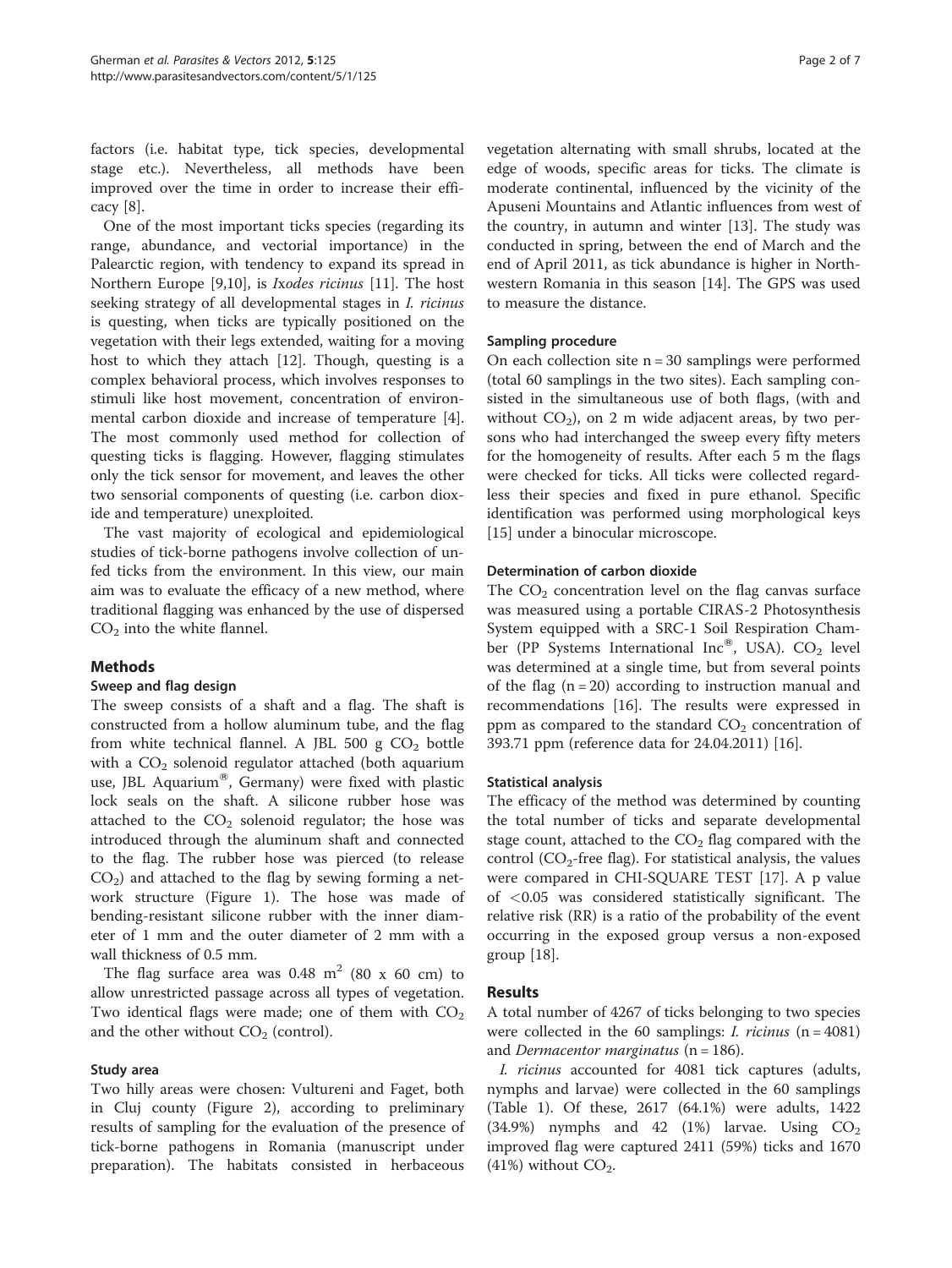<span id="page-2-0"></span>

The statistical analysis revealed highly statistically significant ( $p < 0001$ ) difference between the two variables in adults and nymphs, in both locations and overall; for larvae, the recorded statistical differences were not significant (Table [2\)](#page-3-0). Carbon dioxide flagging was more effective than  $CO_2$ -free flagging, with average values of RR ranging between 1.4 and 1.6 for adults and nymphs.

The addition of  $CO<sub>2</sub>$  prompted a difference on the surface of the flag ranging between 756.5 and 1135.0 ppm with a mean value of 848.9 ppm.

## **Discussion**

Flagging is the most widespread tick collection method. Over time, several improvements to this method were

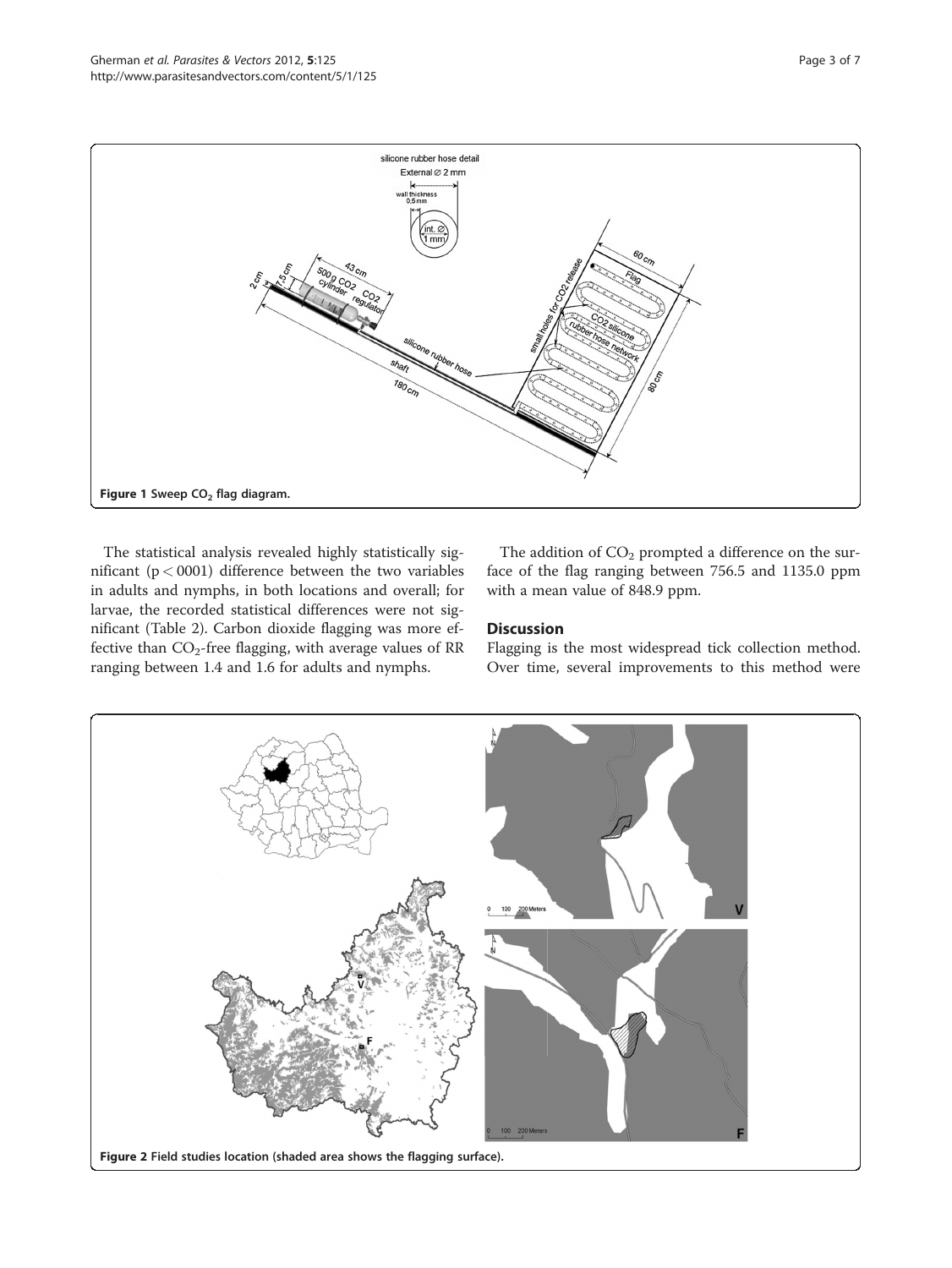<span id="page-3-0"></span>Table 1 Number of questing Ixodes ricinus ticks collected by flagging with and without  $CO<sub>2</sub>$ 

| Location/stage/method |                 | Faget |          | Vultureni |          | Total<br>(both locations) |          |
|-----------------------|-----------------|-------|----------|-----------|----------|---------------------------|----------|
|                       |                 | IR    | DM       | IR        | DМ       | IR                        | DМ       |
| <b>Males</b>          | $CO2 +$         | 456   | 27       | 211       | 22       | 667                       | 49       |
|                       | CO <sub>2</sub> | 325   | 21       | 160       | 20       | 485                       | 41       |
| <b>Females</b>        | $CO2 +$         | 587   | 26       | 281       | 25       | 868                       | 51       |
|                       | CO <sub>2</sub> | 407   | 23       | 190       | 22       | 597                       | 45       |
| <b>Nymphs</b>         | $CO2 +$         | 547   | $\Omega$ | 304       | 0        | 851                       | 0        |
|                       | CO <sub>2</sub> | 353   | $\Omega$ | 218       | $\Omega$ | 571                       | $\Omega$ |
| Larvae                | $CO2 +$         | 22    | $\Omega$ | 3         | 0        | 25                        | 0        |
|                       | CO <sub>2</sub> | 16    | $\Omega$ | 1         | 0        | 17                        | 0        |
| <b>TOTAL</b>          | $CO2 +$         | 1612  | 53       | 799       | 47       | 2411                      | 100      |
|                       | CO <sub>2</sub> | 1101  | 44       | 569       | 42       | 1670                      | 86       |
|                       | Per location    | 2713  | 97       | 1368      | 89       | 4081                      | 186      |

proposed [\[8](#page-5-0)] and now there is many types used: double walking flagging and double walking with baited flagging [[19](#page-5-0)], walking flagging with a loose-fitting and white cotton flannel garment worn [[20](#page-5-0)] and strip-flag method [\[21\]](#page-5-0).

The successful hosts attack in Ixodes species expressed as the ability to adhere to a flannel flag is influenced by many factors: light and/or shadow, radiation heat (temperature), mechanical vibration of questing substrate, host odor, and  $CO<sub>2</sub>$  concentration [[22\]](#page-5-0).

Chemical mediators also known as semiochemicals are as well important for behavioral patterns in ticks. These information-bearing compounds are secreted by animals into the external environment, and when recognized they trigger a specific behavioral response such as food location, sexual partner location or escape [\[23](#page-5-0)]. Semiochemicals are categorized into four major categories: (1) pheromones; (2) allomones; (3) kairomones; and (4) synomones [\[24](#page-5-0)].

Carbon dioxide acts like an attractant kairomone for ticks [\[25\]](#page-5-0). Experimentally, it acted as an attracting agent causing almost immediate activation in the soft ticks Ornithodoros coriaceus quiescent ticks [[25\]](#page-5-0). Adults of Dermacentor andersoni respond also very well to stimulation with carbon dioxide. Garcia, 1965, described a system based on release of  $CO<sub>2</sub>$  for the collection of D. andersoni. The system involved a piece of dry ice placed on a wire mesh platform in the desired area. The results indicate that the  $CO<sub>2</sub>$  method is more sensitive for detection of adult ticks than is the conventional flagging technique [\[26](#page-5-0)]. Carbon dioxide (dry ice) trapping method was demonstrated to be effective in the collection of some tick species: I. ricinus [\[5](#page-5-0)], Amblyomma americanum [[27-29\]](#page-5-0) and A. hebraeum [\[30\]](#page-5-0). Our method is important in Europe as it enhances the capture of I. ricinus, the main vector of Borrelia burgdorferi s.l. and the tick-borne encephalitis (TBE) virus [[31\]](#page-5-0).

Our results are consistent with those cited above. The number of adults and nymphs of I. ricinus collected was significantly increased using  $CO<sub>2</sub>$  enhanced blanket comparing with flagging without  $CO<sub>2</sub>$ . The lower number of larvae collected can be explained by the months of sampling, March-April, when larvae may be not fully active and by the quality of blanket, made by technical flannel, material which may not have reached the lower levels of the vegetation where larvae sit to quest.

These data show that the responsiveness to  $CO<sub>2</sub>$  is enhanced during host-seeking periods of the life cycle and reduced at other times [[32\]](#page-5-0). However, others [[29](#page-5-0)] did not establish significant differences between flagging method with a strip blanket and  $CO<sub>2</sub>$  traps or rabbits scent baits. The response time of ticks to host attachment was shown to be dependent on the tick species and  $CO<sub>2</sub>$ concentration in the environment [\[33\]](#page-5-0). In Amblyomma maculatum, A. americanum and Dermacentor variabilis,

Table 2 Statistical significance of tick collection efficacy using flagging with and without CO<sub>2</sub>

| Location<br><b>Statistical parameter</b> |                 | Faget                   |                         |                         | Vultureni              | <b>Total</b>            |                         |
|------------------------------------------|-----------------|-------------------------|-------------------------|-------------------------|------------------------|-------------------------|-------------------------|
|                                          |                 | I. ricinus              | D. marginatus           | I. ricinus              | D. marginatus          | I. ricinus              | D. marginatus           |
|                                          |                 | Р                       | P                       | P                       | P                      | P                       | P                       |
|                                          |                 | <b>RR</b>               | <b>RR</b>               | <b>RR</b>               | <b>RR</b>              | <b>RR</b>               | <b>RR</b>               |
| <b>Males</b>                             | $CO2$ +         | 0.0001                  | 0.31                    | 0.0002                  | 0.83                   | 0.0001                  | 0.30                    |
|                                          | CO <sub>2</sub> | 1.40<br>$(1.27 - 1.56)$ | 1.29<br>$(0.86 - 1.91)$ | 1.32<br>$(1.14 - 1.53)$ | 1.1<br>$(0.72 - 1.69)$ | 1.38<br>$(1.27 - 1.50)$ | 1.20<br>$(0.89 - 1.61)$ |
| <b>Females</b>                           | $CO2$ +         | 0.0001                  | 0.69                    | 0.0001                  | 0.68                   | 0.0001                  | 0.47                    |
|                                          |                 | 1.44                    | $1.13(0.76 - 1.68)$     | $1.48(1.30 - 1.67)$     | $1.14(0.76 - 1.71)$    | $1.45(1.35 - 1.57)$     | $1.13(0.85 - 1.51)$     |
|                                          | CO <sub>2</sub> | $(1.32 - 1.58)$         |                         |                         |                        |                         |                         |
| <b>Nymphs</b>                            | $CO2$ +         | 0.0001                  |                         | 0.0001                  |                        | 0.0001                  |                         |
|                                          | CO <sub>2</sub> | $1.6(1.4-1.7)$          |                         | $1.4(1.2-1.6)$          |                        | $1.5(1.4-1.6)$          |                         |
| Larvae                                   | $CO2$ +         | 0.25                    |                         | 0.48                    |                        | 0.13                    |                         |
|                                          | CO <sub>2</sub> | $1.4(0.9-2.2)$          |                         | $3(0.5-18)$             |                        | $1.5(0.9-2.3)$          |                         |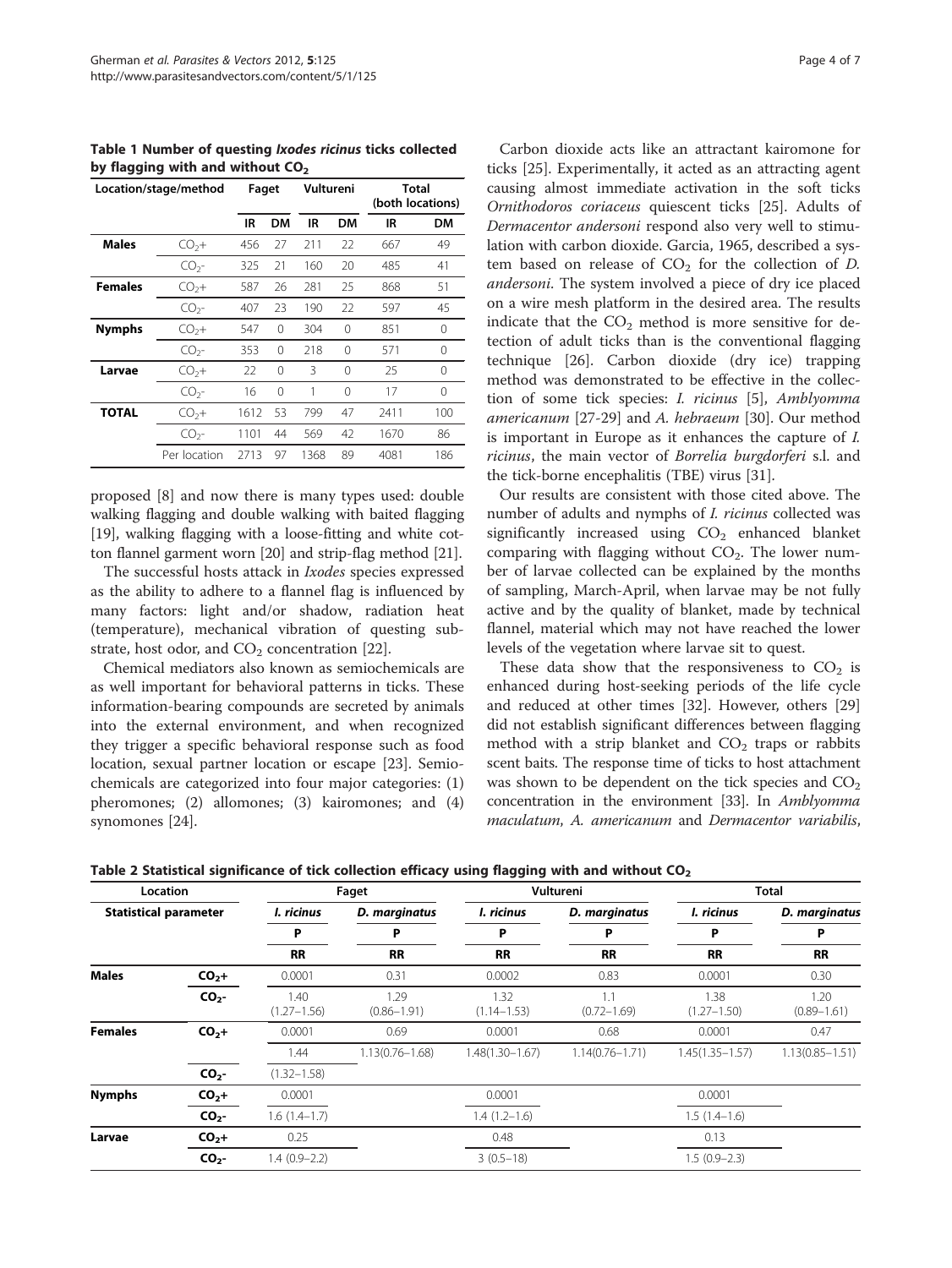<span id="page-4-0"></span>the groups preconditioned with low ambient  $CO<sub>2</sub>$ (422 ppm) always produced response times of longer duration than ticks preconditioned to high ambient  $CO<sub>2</sub>$ (956 ppm) [\[34\]](#page-5-0).

The lack of statistical significance for *D. marginatus* between the two collecting methods compared in the present study might be caused by the major differences in the sample size. The small total number of D. marginatus collected (regardless the method used) can be explained by the typical area of this species which prefers biotopes characterized by xerophilic plant communities: dry pasture shrub communities, grazing black locust forests (Robinietum), forest-steppe or grikes (Quercetum pubescentis and Cometo-Quercetum), margins of oak forests and bushy ridges between the fields and field paths [\[35\]](#page-5-0). Our study area is characterized by deforested hills and covered with low vegetation; predominant species in forest areas are hornbeam, birch, poplar, hazel, elm, ash and maple. Although D. marginatus is almost as widespread in Romania as I. ricinus, [[36\]](#page-5-0), the population density is significantly lower in most of the sampled localities [\[37\]](#page-5-0). Regarding seasonality, in Eastern Europe, D. marginatus is most numerous in February and March [\[38\]](#page-5-0) and most of our sampling was done in April.

Flagging technique seems to work better for other species: Ixodes dammini [\[27](#page-5-0)], I. pacificus, D. occidentalis and D. variabilis [\[32\]](#page-5-0), I. rubicundus [\[39](#page-5-0)] or I. ricinus [[40\]](#page-5-0). Four different methods of surveying were tested for D. variabilis and I. banksi and it was shown that the most successful was flagging, compared with carbon dioxide trapping, nest boxes and collection from hosts [[41\]](#page-5-0).

Concerning the temperature, *I. persulcatus* is a more cold-resistant tick than I. ricinus and it is more successful both in adhering to the flag and in remaining attached to it at two ranges:  $6-10^{\circ}$ C and  $17-22^{\circ}$ C [\[42](#page-5-0)]. In general a greater percentage of I. rubicundus displayed an appetence response at lower (12, 17 and 21°C) than at high (30°C) temperatures [[39\]](#page-5-0). It is known that all life stages of I. ricinus are equipped to sense shifts in light intensity. This allows *I. ricinus* to use onset of darkness to trigger mobility when desiccation risk is reduced in nature [[43\]](#page-5-0). The nymphs are stimulated to walk horizontally by humidity and host scent. When the atmosphere is sufficiently wet they are likely to walk towards odor secreted by host skin [\[44,45](#page-5-0)]. The larvae of I. hirsti seem to be more sensitive to shade and heat, while they were unresponsive to  $CO<sub>2</sub>$  concentration and host odor [[46\]](#page-6-0). Radiation heat and shadowing caused the greatest percentage of I. rubicundus to display an appetence response; shadowing and radiation heat had the least effect on R. punctatus [\[22\]](#page-5-0). A single mechanical perturbation of the substratum caused a mean of 50% of I. rubicundus

to display an appetence response. Constant mechanical perturbation resulted in a progressive decrease in the proportion of ticks reacting [\[22](#page-5-0)]. Host scent is known to initiate questing behavior in I. persulcatus, I. ricinus and I. crenulatus. Both I. ricinus and I. crenulatus respond strongly to sheep wool [\[47,48](#page-6-0)].

Entire-blanket flagging is a better sampling method for I. ricinus comparing with others variants of flagging or dragging. Significantly more nymphs and adults were caught by the entire-blanket versus strip-blanket flagging [[49\]](#page-6-0). Flagging was 1.5–1.7 times as effective as dragging; impregnation of the cloths with different substances, like host odor, increased the efficacy by 2.4 (dragging) to 2.8 (flagging) times [\[39](#page-5-0)]. From several types of material used (i.e. cotton, woolen flannel, "molleton" - soft thick cotton, and toweling - spongecloth), the last was the best cloth type to optimize the number of ticks collected [[36\]](#page-5-0). However, dry-ice-baited tick-traps is more effective for ticks with increased mobility, like A. americanum [[27\]](#page-5-0).

Our enhanced technique that combines, for the first time, classical flagging and carbon dioxide trapping methods improved significantly the ability of I. ricinus to adhere to flag blanket. By introducing  $CO<sub>2</sub>$  in the white blanket we tried to simulate the time approach of a host to the tick. Sudden increase of the  $CO<sub>2</sub>$  concentration in the air stimulates its vivacity and questing position, increasing the chance of attachment of ticks to the flag.

#### Conclusion

The study showed that the  $CO<sub>2</sub>$  enhanced sweep flag increased the ability of *I. ricinus* ( $p < 0001$ ) but not of *D.* marginatus to be attracted to the flag blanket.

## Competing interests

The authors declare that they have no competing interests.

#### Acknowledgements

This research was financed by project PCCE 7/2010 by CNCSIS.

#### Author details

<sup>1</sup>Department of Parasitology and Parasitic Diseases, University of Agricultural Sciences and Veterinary Medicine Cluj-Napoca, Calea Mănăştur 3-5, Cluj-Napoca 400372, Romania. <sup>2</sup>Department of Plant and Environmental Protection, University of Agricultural Sciences and Veterinary Medicine Cluj-Napoca, Calea Mănăştur 3-5, Cluj-Napoca 400372, Romania.

#### Authors' contributions

GCM wrote the manuscript, performed flagging. MAD concept idea, performed the flagging. DMO identified the ticks. GA statistical analysis. OI measurement of CO<sub>2</sub>. SM measurement of CO<sub>2</sub>. CV team coordinator. All authors read and approved the final manuscript.

#### Received: 28 December 2011 Accepted: 21 June 2012 Published: 21 June 2012

#### References

1. Guglielmone AA, Robbins RG, Apanaskevisch DA, Petney TN, Estrada-Pena A, Horak IG, Shao RF, Barker SC: The Argasidae, Ixodidae and Nuttalliellidae (Acari: Ixodida) of the world: a list of valid species name. Zootaxa 2010, 2528:1–28.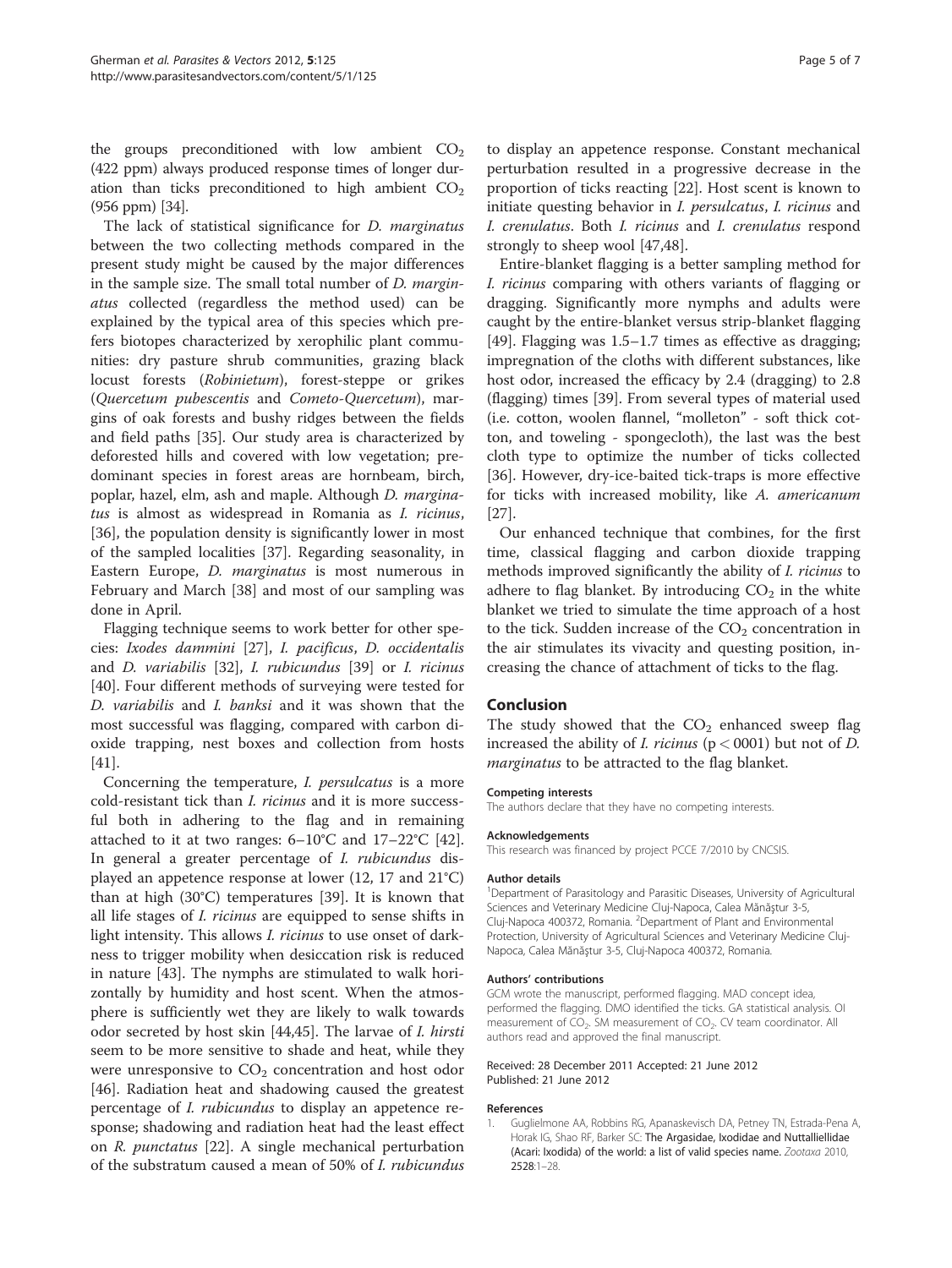- <span id="page-5-0"></span>Keirans JE: Systematics of the Ixodida (Argasidae, Ixodidae, Nuttalliellidae): An overview and some problems. In Tick Vector Biology, Medical and Veterinary Aspects. Edited by Fivaz B, Petney T, Horak I. Berlin: Springer Verlag; 1992:1–21.
- 3. Oliver JH Jr: Biology and systematics of ticks (Acari: Ixodida). Annu Rev Ecol Syst 1989, 20:397–430.
- 4. Petney NT, Robbins RG, Guglielmone AA, Apanaskevich DA, Estrada-Peña A, Horak IG, Shao R: A Look at the World of Ticks. In Progress in Parasitology. Edited by Mehlhorn H. Berlin: Springer Verlag; 2011:283–296.
- 5. Capelli G, Ravagnan S, Montarsi F, Ciocchetta S, Cazzin S, Porcellato E, Babiker AM, Cassini R, Salviato A, Cattoli G, Otranto D: Occurrence and identification of risk areas of Ixodes ricinus-borne pathogens: a costeffectiveness analysis in north-eastern Italy. Parasite Vector 2012, 5:61.
- 6. Gray JS: A carbon dioxide trap for prolonged sampling of Ixodes ricinus L. populations. Exp Appl Acarol 1985, 1:35–44.
- 7. Braks M, Van der Giessen J, Kretzschmar M, Van Pelt W, Scholte EJ, Reusken C, Zeller H, Van Bortel W, Sprong H: Towards an integrated approach in surveillance of vector-borne diseases in Europe. Parasite Vector 2011, 4:192.
- 8. Carroll JF, Schmidtmann ET: Tick sweep: modification of the tick drag-flag method for sampling nymphs of the deer tick (Acari: Ixodidae). J Med Entomol 1992, 29(2):352–355.
- 9. Jore S, Viljugrein H, Hofshagen M, Brun-Hansen H, Kristoffersen AB, Nygård K, Brun E, Ottesen P, Sævik BK, Ytrehus B: Multi-source analysis reveals latitudinal and altitudinal shifts in range of Ixodes ricinus at its northern distribution limit. Parasite Vector 2011, 4:84.
- 10. Jaenson TG, Jaenson DG, Eisen L, Petersson E, Lindgren E: Changes in the geographical distribution and abundance of the tick Ixodes ricinus during the past 30 years in Sweden. Parasite Vector 2012, 5:8.
- 11. Estrada-Peña A: Geostatistics as predictive tools to estimate *Ixodes ricinus* (Acari: Ixodidae) habitat suitability in the western Palearctic from AVHRR satellite imagery. Exp Appl Acarol 1999, 23:337-349.
- 12. Randolph SE: Tick ecology: processes and patterns behind the epidemiological risk posed by ixodid ticks as vectors. Parasitol 2004, 129: S37–S65.
- 13. Trusca V, Alecu M: Romania General Facts. In Romania's Third National Communication on Climate Change under the United Nations Framework Convention on Climate Change. Edited by Ministry of Environment and Water Management. Holstebro: Grue & Hornstrup; 2005:21–65.
- 14. Chitimia L: [Ecology of Ixodidae in Southwestern Romania] [in Romanian]. PhD Thesis. Timişoara: Universitatea de Ştiinţe Agricole şi Medicină Veterinară a Banatului; 2006:283.
- 15. Feider Z: [Fauna of the Popular Republic of Romania. Volume 5/2. Acaromorpha, Suprafamily Ixodoidea] [in Romanian]. Bucureşti: Editura Academiei Republicii Populare Române; 1965.
- 16. Conway T, Tans P: NOAA/ESRL. www.esrl.noaa.gov/gmd/ccgg/trends/. Accessed 30 november 2011.
- 17. Snedecor GW, Cochran WG: Statistical Methods. 8th edition. Ames: Iowa State University Press; 1989.
- 18. Localio AR, Margolis DJ, Berlin JA: Relative risks and confidence intervals were easily computed indirectly from multivariable logistic regression. J Clin Epidemiol 2007, 60(9):874–882.
- 19. Fernández-Ruvalcaba M, Jesus F, De La Torre P, Cordoba-Juarez G, García-Vazquez Z, Rosario-Cruz R, Saltijeral-Oaxaca J: Animal bait effect on the recovery of Boophilus microplus larvae from experimentally infested grass in Morelos, Mexico. Parasitol Latinoam 2003, 58:54–58.
- 20. Chapman ES, Siegle TE: A novel method for tick retrieval reveals northern migration of Amblyomma americanum into Pike County, IL, USA. Int J Acarol 2000, 26(4):391–393.
- 21. Gray JS, Lohan G: The development of a sampling method for the tick Ixodes ricinus and its use in a redwater fever area. Ann Appl Biol 1982, 101(3):421–427.
- 22. Fourie LJ, Snyman A, Kok DJ, Horak IG, Van Zyl JM: The appetence behaviour of two South African paralysis-inducing ixodid ticks. Exp Appl Acarol 1993, 17:921–930.
- 23. Sonenshine DE: Pheromones and other semiochemicals of ticks and their use in tick control. Parasitology 2004, 129:S405–S425.
- 24. Evenden ML, Judd GJR, Borden JH: A synomone imparting distinct sex pheromone communication channels for Choristonuera rosaceana (Harris) and Pandemis limitata (Robinson) (Lepidoptera: Tortricidae). Chemoecology 1999, 9:73–80.
- 25. Garcia R: Carbon dioxide as an attractant for certain ticks (Acarina: Argasidae and Ixodidae). Ann Entomol Soc Am 1962, 55(5):605–606.
- 26. Garcia R: Collection of Dermacentor andersoni (stiles) with carbon dioxide and its application in studies of Colorado tick fever virus. Am J Trop Med Hyg 1965, 14(6):1090–1093.
- 27. Ginsberg HS, Ewing CP: Comparison of flagging, walking, trapping, and collecting from hosts as sampling methods for northern deer ticks, Ixodes dammini, and lone-star ticks, Amblyomma americanum (Acari: Ixodidae). Exp Appl Acarol 1989, 7:313–322.
- 28. Kinzer DR, Presley SM, Hair JA: Comparative efficiency of flagging and carbon dioxide-baited sticky traps for collecting the lone star tick, Amblyomma americanum (Acarina: Ixodidae). J Med Entomol 1990, 27(5):750–755.
- 29. Schulze TL, Jordan RA, Hung RW: Biases associated with several sampling methods used to estimate abundance of *Ixodes scapularis* and Amblyomma americanum (Acari: Ixodidae). J Med Entomol 1997, 34(6):615–623.
- 30. Anderson RB, Scrimgeour GJ, Kaufman WR: Responses of the tick, Amblyomma hebraeum (Acari: Ixodidae), to carbon dioxide. Exp Appl Acarol 1998, 22:667–681.
- 31. Dautel H, Kahl O: Ticks (Acari: Ixodoidea) and their medical importance in the urban environment. In Proceedings of the Third International Conference on Urban Pests: 19–22 July 1999. Edited by Robinson WH, Rettich F, Rambo GW. Prague:; 1999:73–82.
- 32. Li X, Dunley JE: Optimal sampling and spatial distribution of Ixodes pacificus, Dermacentor occidentalis and Dermacentor variabilis ticks (Acari: Ixodidae). Exp Appl Acarol 1998, 22:233–248.
- 33. Gray JS: Studies on the larval activity of the tick Ixodes ricinus L. in Co. Wicklow, Ireland. Exp Appl Acarol 1985, 1:307–316.
- 34. Holscher KH, Gearhart HL, Barker RW: Electrophysiological responses of three tick species to carbon dioxide in the laboratory and field. Ann Entomol Soc Am 1980, 73(3):288–292.
- 35. Nosek J: The ecology, bionomics, behaviour and public health importance of Dermacentor marginatus and D. reticulatus ticks. Wiad Parazyt 1972, XVIII(4-5-6):721–725.
- 36. Mihalca AD, Dumitrache MO, Magdaş C, Gherman CM, Domşa C, Mircean V, Ghira IV, Pocora V, Ionescu DT, Sikó Barabási S, Cozma V, Sándor AD: Synopsis of the hard ticks (Acari: Ixodidae) of Romania with update on host associations and geographical distribution. Exp Appl Acarol 2012, doi[:10.1007/s10493-012-9566-5](10.1007/s10493-012-9566-5).
- 37. Mihalca AD, Gherman CM, Magdas V, Dumitrache MO, Győrke A, Sándor AD, Domşa C, Oltean M, Mircean V, Mărcuţan DI, D'Amico G, Păduraru AO, Cozma V: Ixodes ricinus is the dominant questing tick in forest habitats in Romania: the results from a countrywide dragging campaign. Exp Appl Acarol 2012, doi[:10.1007/s10493-012-9568-3.](10.1007/s10493-012-9568-3)
- 38. Hornok S: Allochronic seasonal peak activities of Dermacentor and Haemaphysalis spp. under continental climate in Hungary. Vet Parasitol 2009, 163:366–369.
- 39. Fourie LJ, Van Der Lingen F, Kok DJ: Improvement of field sampling methods for adult Karoo paralysis ticks, Ixodes rubicundus (Acari: Ixodidae), through addition of host odour. Exp Appl Acarol 1995, 19:93–101.
- 40. Vassallo M, Pichon B, Cabaret J, Figureau C, Perez-Eid C: Methodology for sampling questing nymphs of Ixodes Ricinus (Acari: Ixodidae), the principal vector of lyme disease in Europe. J Med Entomol 2000, 37(3):335–339.
- 41. Keaney P: The Effectiveness Of Various Trapping Techniques In Collecting Ixodes scapularis and Other Species of Ticks, Bios 569 - Practicum in Aquatic Biology, 1651 Turtle Creek Ct. Advisor: Dr. Craig. 1994.
- 42. Uspensky I: Ability of successful attack in two species of ixodid ticks (Acari Ixodidae) as a manifestation of their aggressiveness. Exp Appl Acarol 1993, 17:673–683.
- 43. Perret JL, Guerin PM, Diehl PA, Vlimant M, Gern L: Darkness induces mobility, and saturation deficit limits questing duration, in the tick Ixodes ricinus. J Exp Biol 2003, 206:1809–1815.
- 44. Crooks E, Randolph SE: Walking by Ixodes ricinus ticks: intrinsic and extrinsic factors determine the attraction of moisture or host odour. J Exp Biol 2006, 209:2138–2142.
- 45. Greenfield BPJ: Environmental parameters affecting tick (Ixodes ricinus) distribution during the summer season in Richmond Park, London. Bioscience Horizons 2011, 0(0):1-9.